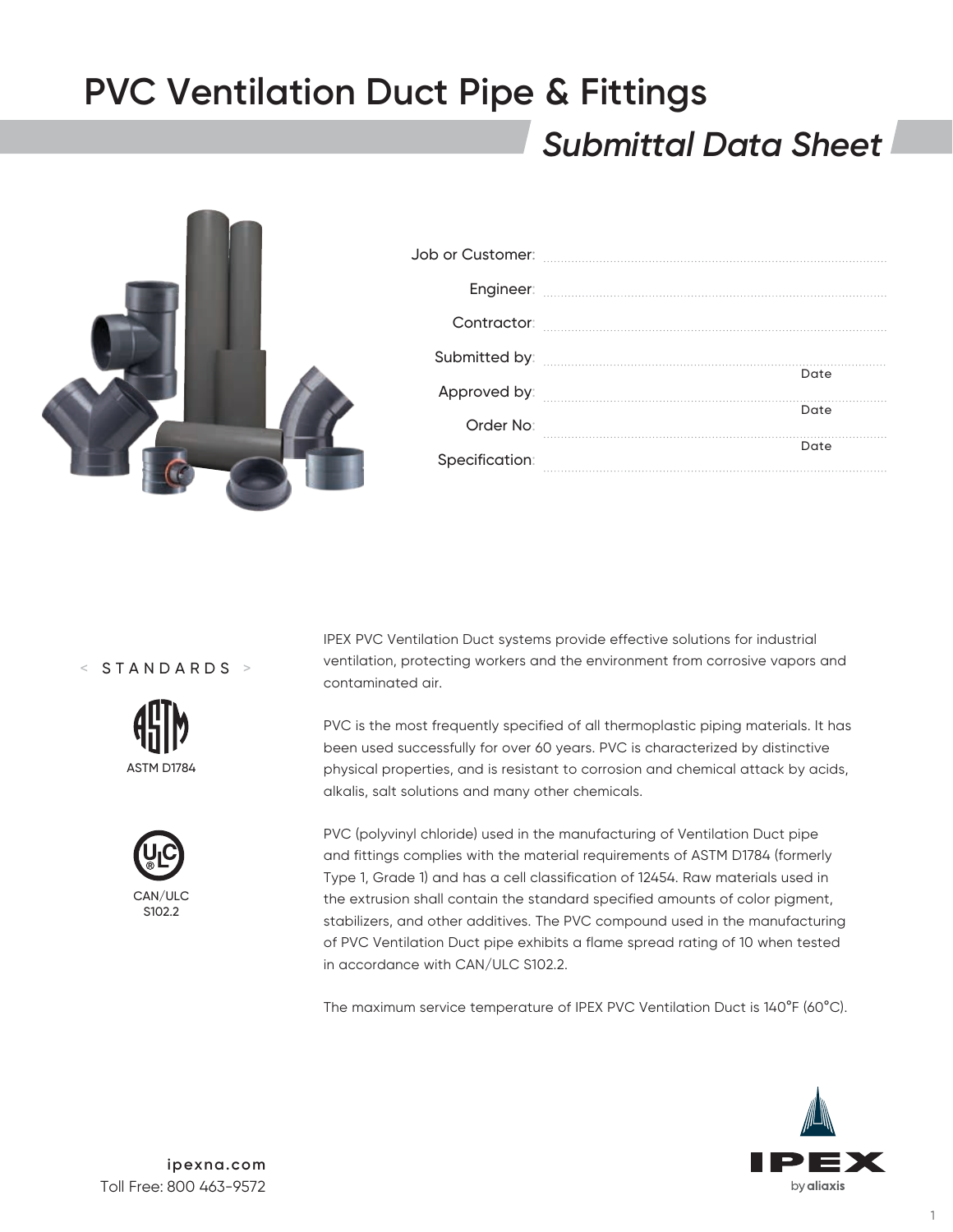### *Submittal Data Sheet*

### **Material Properties – Pipe**

| Properties                                                        | <b>PVC</b>      | <b>Standards</b> |
|-------------------------------------------------------------------|-----------------|------------------|
| <b>Specific Gravity</b>                                           | 1.42            | ASTM D792        |
| Tensile Strength, psi at 73°F                                     | 7,000           | ASTM D638        |
| Modulus of Elasticity Tensile, psi at 73°F                        | 400,000         | ASTM D638        |
| Flexural Strength, psi                                            | 14,500          | ASTM D790        |
| Izod Impact, ft.Ibs./in. at 73°F, notched                         | 0.65            | ASTM D256        |
| Compressive Strength, psi                                         | 9,000           | ASTM D695        |
| Poisson's Ratio                                                   | 0.38            |                  |
| Working Stress, psi at 73°F                                       | 2,000           |                  |
| Coefficient of Thermal Expansion in./in./°F (x 10-5)              | 3               | ASTM D696        |
| Linear Expansion, in./10°F per 100' of pipe                       | 0.36            |                  |
| Maximum Operating Temperature under Pressure                      | 140°F (60°C)    |                  |
| Deflection Temperature under Load, °F at 66 psi                   | 173             | ASTM D648        |
| Deflection Temperature under Load, °F at 264 psi                  | 160             | ASTM D648        |
| Thermal Conductivity, BTU.in./hr.ft <sup>2</sup> . <sup>o</sup> F | 1.2             | ASTM C177        |
| <b>Burning Rate</b>                                               | Self extinguish | ASTM D635        |
| <b>Burning Class</b>                                              | $V - O$         | UL-94            |
| Flash Ignition, °F                                                | 730             |                  |
| Limited Oxygen Index (%)                                          | 43              | ASTM D2863-70    |
| Water Absorption, %, (24 hrs. at 73°F)                            | 0.05            | ASTM D570        |

#### $\hat{\mathbf{V}}$  **CAUTION**

- 1. A significant charge of static electricity can be generated by the flow of air through plastic duct, particularly under very dry conditions. If combustible particles or gases are being transported, then various electrical ground techniques must be applied. An expert in this area should be consulted during the design phase.
- 2. The need for closed-head sprinkler systems may be necessary if combustible residues or oxidizable materials are likely to accumulate in the duct work over a period of time.
- 3. Chemical resistance and operating temperatures must be evaluated in the same manner as for standard PVC pipe. When in doubt, consult your local IPEX customer service center.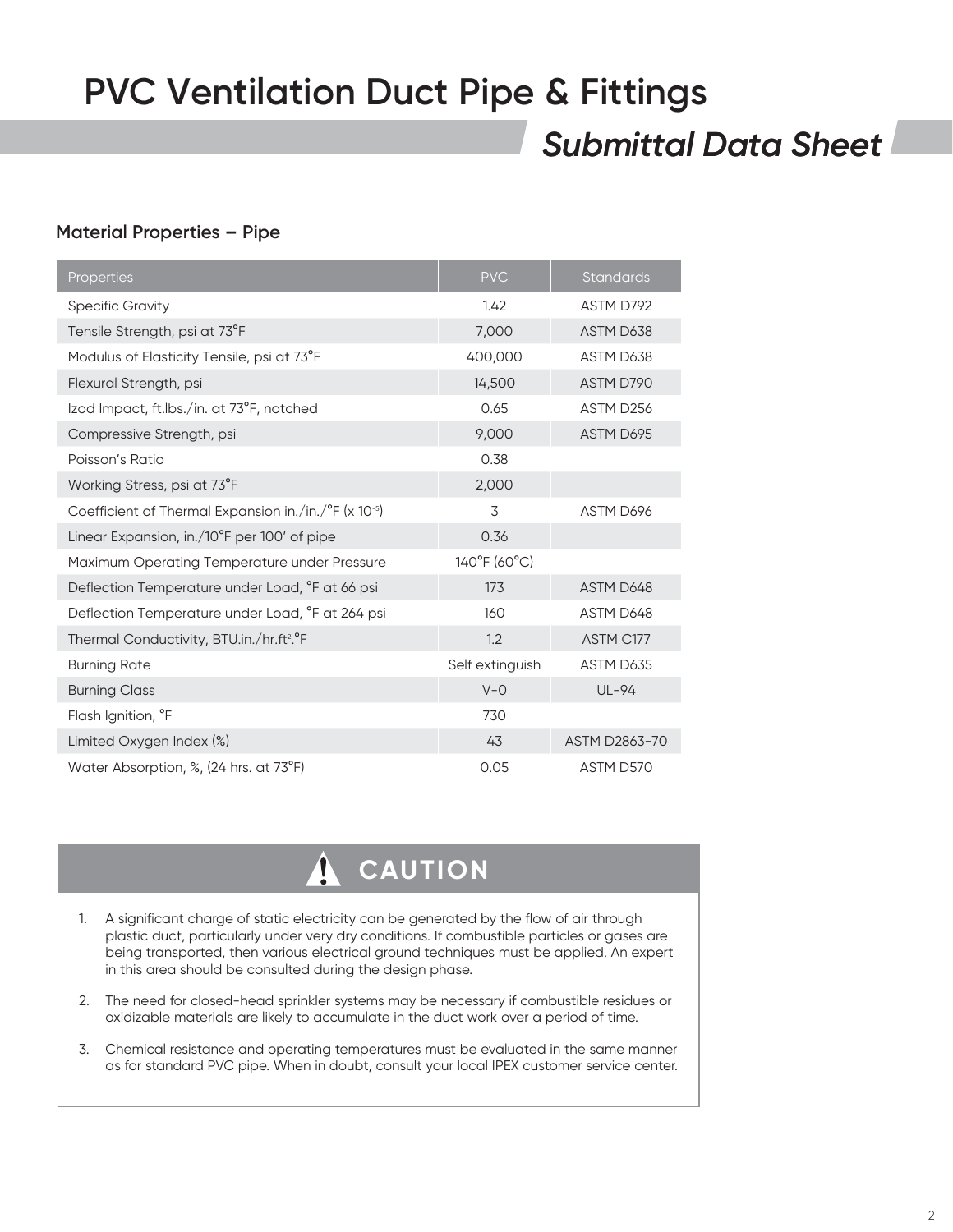### *Submittal Data Sheet*

### **Pipe Dimensions**

| <b>Ventilation Duct Pipe Dimensions</b> |                 |                       |                       |                                 |                               |  |  |  |  |  |
|-----------------------------------------|-----------------|-----------------------|-----------------------|---------------------------------|-------------------------------|--|--|--|--|--|
| Duct Pipe<br>Size (in)                  | Product<br>Code | Average O.D.<br>(in.) | Average I.D.<br>(in.) | Average Wall<br>Thickness (in.) | <b>PVC</b><br>Weight (lbs/ft) |  |  |  |  |  |
| $6 \times 20$                           | 046700          | 6.625                 | 6.251                 | 0.187                           | 2.319                         |  |  |  |  |  |
| $8 \times 20$                           | 046702          | 8.625                 | 8.251                 | 0.187                           | 3.040                         |  |  |  |  |  |
| $10 \times 10$                          | 046009          | 10.750                | 10.376                | 0.187                           | 3.805                         |  |  |  |  |  |
| $10 \times 20$                          | 046704          | 10.750                | 10.376                | 0.187                           | 3.805                         |  |  |  |  |  |
| $12 \times 10$                          | 046010          | 12.750                | 12.376                | 0.187                           | 4.528                         |  |  |  |  |  |
| $12 \times 20$                          | 046706          | 12.750                | 12.376                | 0.187                           | 4.528                         |  |  |  |  |  |
| $14 \times 20$                          | 046707          | 14.000                | 13.626                | 0.187                           | 4.978                         |  |  |  |  |  |
| $16 \times 20$                          | 046708          | 16.000                | 15.626                | 0.187                           | 5.697                         |  |  |  |  |  |
| $18 \times 20$                          | 046709          | 18.000                | 17.626                | 0.187                           | 6.420                         |  |  |  |  |  |
| $20 \times 20$                          | 046711          | 20,000                | 19.500                | 0.250                           | 9.515                         |  |  |  |  |  |
| $24 \times 20$                          | 046713          | 24.000                | 23.500                | 0.250                           | 11.442                        |  |  |  |  |  |

### **Fittings Dimensions**



|             | THE SOC X SOC X SOC (INCHEST |      |               |                |      |                 |  |  |  |  |  |
|-------------|------------------------------|------|---------------|----------------|------|-----------------|--|--|--|--|--|
| <b>Size</b> | Product<br>Code              | Ц    | $\mathsf{L}1$ | L <sub>2</sub> | н    | Weight<br>(lbs) |  |  |  |  |  |
| 6           | 234018                       | 14.9 | 1.6           | 11.8           | 4.9  | 2.6             |  |  |  |  |  |
| 8           | 234019                       | 17.5 | 2.0           | 13.6           | 5.9  | 3.7             |  |  |  |  |  |
| 10          | 234020                       | 19.6 | 2.0           | 15.6           | 7.5  | 5.5             |  |  |  |  |  |
| 12          | 234021                       | 21.9 | 2.0           | 18.0           | 8.4  | 7.3             |  |  |  |  |  |
| 14          | 234022                       | 23.4 | 2.0           | 19.5           | 8.9  | 12.3            |  |  |  |  |  |
| 16          | 234023                       | 24.0 | 2.4           | 19.3           | 9.4  | 16.1            |  |  |  |  |  |
| 18          | 234024                       | 27.6 | 2.8           | 22.0           | 9.8  | 26.9            |  |  |  |  |  |
| 20          | 234025                       | 30.7 | 2.8           | 25.2           | 12.0 | 31.7            |  |  |  |  |  |
| 24          | 234026                       | 31.9 | 2.8           | 26.4           | 13.4 | 52.9            |  |  |  |  |  |



|             | 90° Elbow Soc x Soc (inches) |     |                         |      |       |                 |  |  |  |  |  |
|-------------|------------------------------|-----|-------------------------|------|-------|-----------------|--|--|--|--|--|
| <b>Size</b> | Product<br>Code              | L   | $\mathsf{L} \mathsf{1}$ | н    | R     | Weight<br>(Ibs) |  |  |  |  |  |
| 6           | 234000                       | 2.0 | 1.4                     | 7.2  | 6.63  | 2.0             |  |  |  |  |  |
| 8           | 234001                       | 2.4 | 1.6                     | 9.4  | 8.63  | 2.9             |  |  |  |  |  |
| 10          | 234002                       | 3.1 | 2.0                     | 12.1 | 10.75 | 10.6            |  |  |  |  |  |
| 12          | 234003                       | 2.4 | 1.8                     | 13.3 | 12.75 | 9.9             |  |  |  |  |  |
| 14          | 234004                       | 2.4 | 2.0                     | 14.3 | 14.00 | 11.9            |  |  |  |  |  |
| 16          | 234005                       | 2.8 | 2.2                     | 16.4 | 16.00 | 18.5            |  |  |  |  |  |
| 18          | 234006                       | 2.8 | 2.1                     | 18.7 | 18.00 | 15.0            |  |  |  |  |  |
| 20          | 234007                       | 2.8 | 2.2                     | 20.6 | 20.00 | 22.7            |  |  |  |  |  |
| 24          | 234008                       | 3.1 | 2.5                     | 24.6 | 24.00 | 32.4            |  |  |  |  |  |

#### **Tee Soc x Soc x Soc (inches)**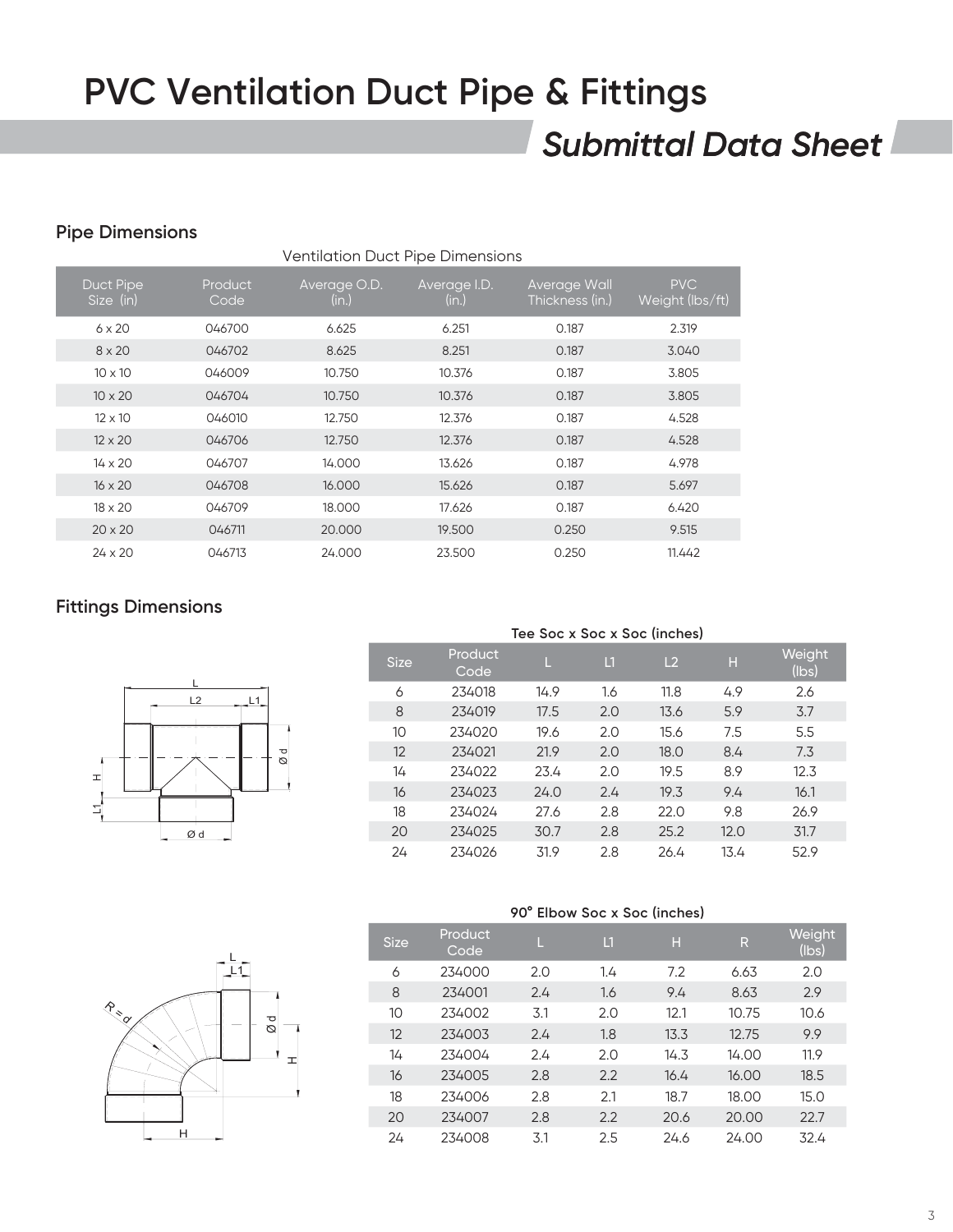### *Submittal Data Sheet*



| <b>Size</b>     | Product<br>Code | Ш   | $\mathsf{L}1$ | н    | R     | Weight<br>(lbs) |
|-----------------|-----------------|-----|---------------|------|-------|-----------------|
| 6               | 234009          | 2.0 | 1.4           | 3.3  | 6.63  | 1.5             |
| 8               | 234010          | 2.4 | 1.6           | 4.3  | 8.63  | 2.4             |
| 10 <sup>°</sup> | 234011          | 2.4 | 2.0           | 4.8  | 10.75 | 3.1             |
| 12              | 234012          | 2.4 | 1.8           | 5.8  | 12.75 | 6.8             |
| 14              | 234013          | 2.4 | 2.0           | 6.2  | 14.00 | 7.5             |
| 16              | 234014          | 2.8 | 2.2           | 7.1  | 16.00 | 12.3            |
| 18              | 234015          | 2.8 | 2.3           | 7.9  | 18.00 | 7.9             |
| 20              | 234016          | 2.8 | 2.3           | 8.7  | 20.00 | 10.8            |
| 24              | 234017          | 3.1 | 2.7           | 10.4 | 24.00 | 19.0            |

#### **45**° **Elbow Soc x Soc (inches)**

#### **Coupling Soc x Soc (inches)**

| <b>Size</b> | Product<br>Code | Ш   | $\mathsf{L}1$ | L <sub>2</sub> | Weight<br>(lbs) |
|-------------|-----------------|-----|---------------|----------------|-----------------|
| 6           | 234027          | 5.3 | 1.6           | 2.2            | 0.9             |
| 8           | 234028          | 5.0 | 2.0           | 1.1            | 0.9             |
| 10          | 234029          | 4.7 | 2.0           | 0.8            | 1.3             |
| 12          | 234030          | 5.0 | 2.0           | 1.1            | 1.3             |
| 14          | 234031          | 5.3 | 2.0           | 1.4            | 2.0             |
| 16          | 234032          | 6.1 | 2.4           | 1.4            | 2.6             |
| 18          | 234033          | 6.3 | 2.4           | 1.6            | 3.1             |
| 20          | 234034          | 6.3 | 2.4           | 1.6            | 3.3             |
| 24          | 234035          | 6.5 | 2.6           | 1.4            | 5.1             |



#### **Reducer Coupling Soc x Soc (inches)**

| <b>Size</b>    | Product<br>Code | Ц    | $\mathbf{L}$ | L <sub>2</sub> | L3   | Weight<br>(Ibs) |
|----------------|-----------------|------|--------------|----------------|------|-----------------|
| $8 \times 6$   | 234036          | 8.9  | 1.9          | 1.6            | 5.3  | 1.5             |
| $10 \times 6$  | 234038          | 14.2 | 2.0          | 1.6            | 10.7 | 2.4             |
| $10 \times 8$  | 234037          | 11.9 | 2.0          | 1.9            | 8.0  | 2.4             |
| $12 \times 8$  | 234040          | 14.9 | 2.0          | 1.9            | 11.0 | 3.1             |
| $12 \times 10$ | 234039          | 8.9  | 2.0          | 2.0            | 4.9  | 2.2             |
| $14 \times 8$  | 234041          | 17.3 | 2.0          | 1.9            | 13.4 | 4.0             |
| $16 \times 12$ | 234042          | 11.3 | 24           | 1.4            | 7.5  | 4.2             |

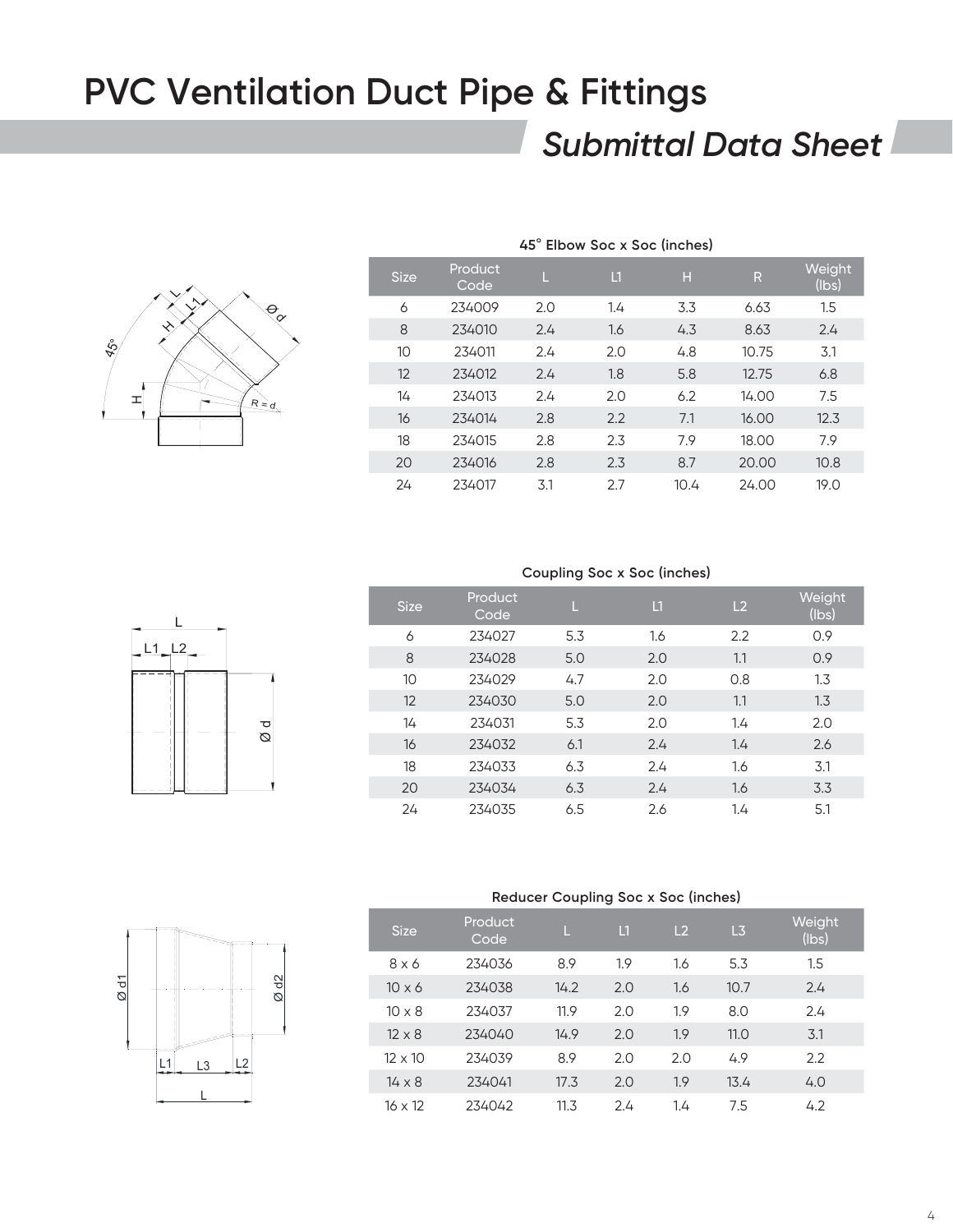### *Submittal Data Sheet*



| Cap Soc (inches)                                                                         |        |      |     |     |     |                          |      |  |  |  |
|------------------------------------------------------------------------------------------|--------|------|-----|-----|-----|--------------------------|------|--|--|--|
| Product<br>Weight<br>$\mathbf{L}$<br><b>Size</b><br>D<br>L<br>nb<br>nt.<br>(lbs)<br>Code |        |      |     |     |     |                          |      |  |  |  |
| 6                                                                                        | 234070 | 7.5  | 3.0 | 1.6 |     |                          | 0.7  |  |  |  |
| 8                                                                                        | 234071 | 9.3  | 3.6 | 2.0 |     |                          | 1.1  |  |  |  |
| 10                                                                                       | 234072 | 12.4 | 2.9 | 2.0 |     |                          | 1.8  |  |  |  |
| 12                                                                                       | 234073 | 14.0 | 3.5 | 2.0 | -   | $\overline{\phantom{m}}$ | 2.2  |  |  |  |
| 14                                                                                       | 234074 | 15.7 | 1.2 | 1.0 | -   | $\overline{\phantom{0}}$ | 1.8  |  |  |  |
| 16                                                                                       | 234075 | 16.9 | 0.6 |     | 0.3 | 0.55                     | 6.2  |  |  |  |
| 18                                                                                       | 234076 | 18.9 | 0.6 |     | 0.3 | 0.61                     | 8.2  |  |  |  |
| 20                                                                                       | 234077 | 20.9 | 0.6 |     | 0.3 | 0.65                     | 9.9  |  |  |  |
| 24                                                                                       | 234078 | 24.8 | 0.6 |     | 0.3 | 0.73                     | 14.1 |  |  |  |



| 45° Wye Soc x Soc x Soc (inches) |  |  |  |
|----------------------------------|--|--|--|
|----------------------------------|--|--|--|

| <b>Size</b> | Product<br>Code | П    | $\mathsf{L}$ | L <sub>2</sub> | L3  | н    | Weight<br>(Ibs) |
|-------------|-----------------|------|--------------|----------------|-----|------|-----------------|
| 6           | 234043          | 13.6 | 1.6          | 13.1           | 3.4 | 9.7  | 2.2             |
| 8           | 234044          | 19.9 | 2.0          | 16.0           | 4.0 | 11.9 | 3.5             |
| 10          | 234045          | 23.7 | 2.0          | 19.8           | 5.0 | 15.4 | 6.2             |
| 12          | 234046          | 26.3 | 2.0          | 22.4           | 5.0 | 17.4 | 7.7             |
| 14          | 234047          | 27.0 | 2.0          | 23.0           | 4.5 | 18.3 | 12.3            |
| 16          | 234048          | 30.7 | 2.4          | 26.0           | 5.1 | 21.2 | 16.1            |
| 18          | 234049          | 36.2 | 2.6          | 31.1           | 6.7 | 24.5 | 26.9            |
| 20          | 234050          | 39.2 | 2.6          | 34.1           | 7.2 | 26.9 | 31.7            |
| 24          | 234051          | 45.5 | 2.6          | 40.4           | 8.4 | 32.0 | 52.9            |

#### **90**° **Pant Leg Soc x Soc x Soc (inches)**

| <b>Size</b> | Product<br>Code | П    | $\mathsf{L}$ 1 | L <sub>2</sub> | н    | $\mathsf{R}$ | Weight<br>(Ibs) |
|-------------|-----------------|------|----------------|----------------|------|--------------|-----------------|
| 6           | 234061          | 17.2 | 1.4            | 14.3           | 7.2  | 6.63         | 2.9             |
| 8           | 234062          | 22.0 | 1.6            | 18.8           | 9.4  | 8.63         | 4.2             |
| 10          | 234063          | 28.1 | 2.0            | 24.2           | 12.1 | 10.75        | 15.4            |
| 12          | 234064          | 30.2 | 1.8            | 26.5           | 13.3 | 12.75        | 14.3            |
| 14          | 234065          | 32.4 | 2.0            | 28.5           | 14.3 | 14.00        | 17.0            |
| 16          | 234066          | 37.2 | 2.2            | 32.8           | 16.4 | 16.00        | 26.9            |
| 18          | 234067          | 41.6 | 2.1            | 37.3           | 18.7 | 18.00        | 21.6            |
| 20          | 234068          | 45.5 | 2.2            | 41.1           | 20.6 | 20.00        | 32.6            |
| 24          | 234069          | 54.2 | 2.6            | 49.1           | 24.6 | 24.00        | 46.7            |

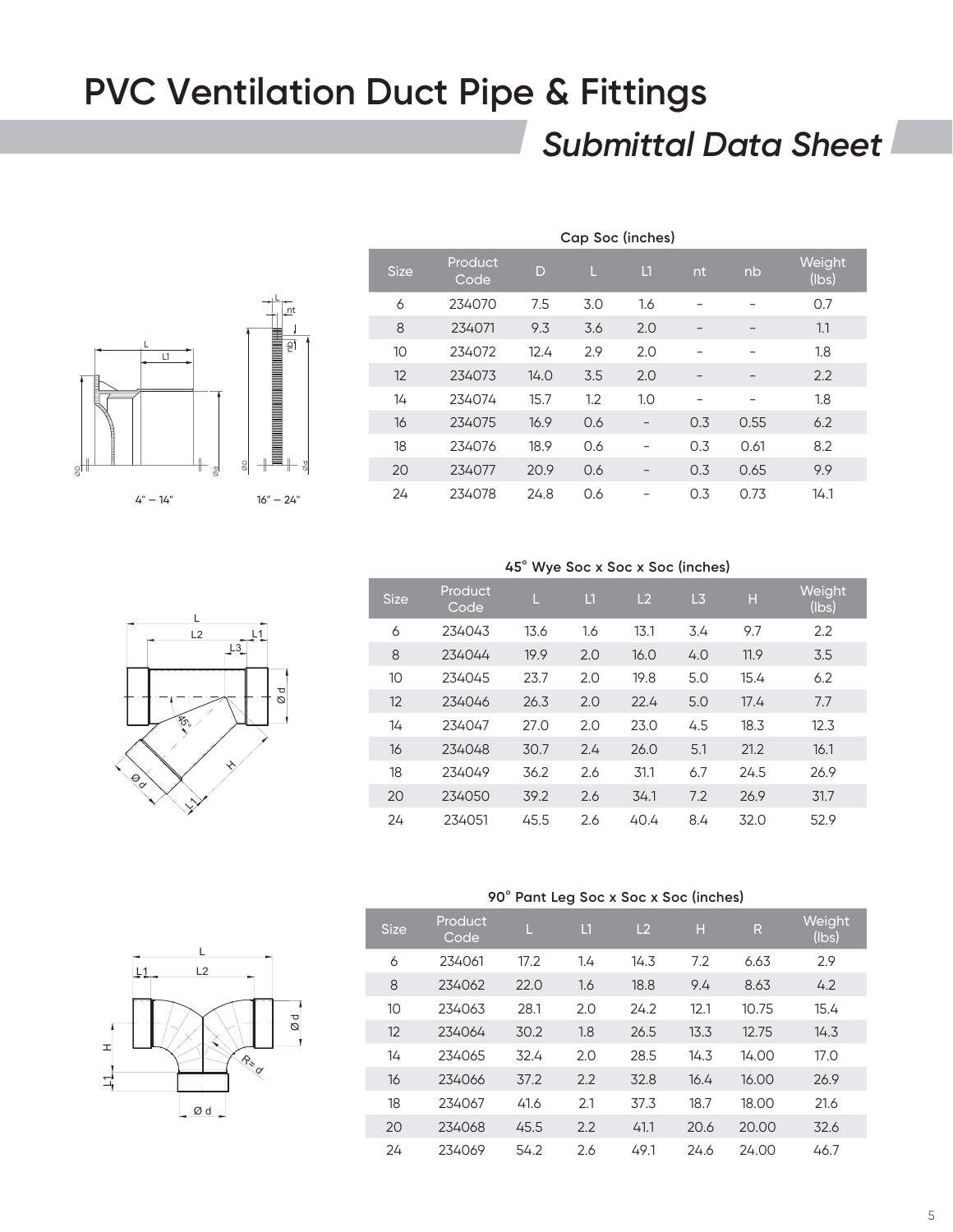### *Submittal Data Sheet*



|         | <b>Size</b> | Product<br>Code | $\Box$ | L2   | П    | R     | Weight<br>$($ lbs $)$ |
|---------|-------------|-----------------|--------|------|------|-------|-----------------------|
|         | 6           | 234052          | 1.6    | 5.9  | 3.1  | 6.63  | 2.4                   |
|         | 8           | 234053          | 2.0    | 6.8  | 3.5  | 8.63  | 3.5                   |
|         | 10          | 234054          | 2.0    | 10.3 | 5.6  | 10.75 | 10.1                  |
|         | 12          | 234055          | 1.8    | 10.8 | 5.8  | 12.75 | 8.4                   |
|         | 14          | 234056          | 2.0    | 12.0 | 6.2  | 14.00 | 10.8                  |
| $R = q$ | 16          | 234057          | 2.4    | 14.0 | 6.9  | 16.00 | 13.2                  |
|         | 18          | 234058          | 2.2    | 16.3 | 7.9  | 18.00 | 16.1                  |
|         | 20          | 234059          | 2.4    | 18.1 | 8.7  | 20.00 | 20.7                  |
| Ød      | 24          | 234060          | 2.6    | 21.7 | 10.4 | 24.00 | 29.1                  |

**45° Pant Leg Soc x Soc x Soc (inches)**

### **Flange Soc (inches)**

|      | Β1             | B                |                        |        |
|------|----------------|------------------|------------------------|--------|
|      | B <sub>2</sub> |                  |                        |        |
|      |                | $\varnothing$ d1 | $\frac{\alpha}{\beta}$ | $\Box$ |
|      |                |                  |                        |        |
| Ø d2 |                |                  |                        |        |

| <b>Size</b> | Product<br>Code | D    | B   | B1  | <b>B2</b> | $\mathsf{k}$ | d1   | d2  | No. of<br><b>Holes</b> | <b>Weight</b><br>(lbs) |
|-------------|-----------------|------|-----|-----|-----------|--------------|------|-----|------------------------|------------------------|
| 6           | 234079          | 9.2  | 0.3 | 2.5 | 1.6       | 7.9          | 5.9  | 0.3 | 8                      | 0.4                    |
| 8           | 234080          | 10.8 | 0.3 | 3.1 | 1.9       | 9.4          | 7.5  | 0.3 | 8                      | 0.4                    |
| 10          | 234081          | 13.9 | 0.4 | 1.0 | 1.0       | 12.5         | 10.5 | 0.4 | 12                     | 1.5                    |
| 12          | 234082          | 15.9 | 0.4 | 1.0 | 1.0       | 14.1         | 12.5 | 0.4 | 12                     | 2.0                    |
| 14          | 234083          | 17.1 | 0.4 | 1.0 | 1.0       | 15.7         | 13.7 | 0.4 | 12                     | 2.2                    |
| 16          | 234084          | 19.1 | 0.4 | 1.0 | 1.0       | 17.8         | 15.7 | 0.4 | 16                     | 2.4                    |
| 18          | 234085          | 21.2 | 0.4 | 2.2 | 2.2       | 19.8         | 17.4 | 0.4 | 16                     | 3.3                    |
| 20          | 234086          | 23.1 | 0.4 | 2.2 | 2.2       | 21.7         | 19.3 | 0.4 | 20                     | 4.0                    |
| 24          | 234087          | 29.1 | 0.5 | 2.2 | 2.2       | 27.5         | 23.1 | 0.4 | 24                     | 7.7                    |
| .           | $-1$            |      |     |     |           |              |      |     |                        |                        |

**Note:** Flanges are ANSI 150 bolt pattern

#### **Butterfly Damper Soc x Soc (inches)**

| <b>Size</b> | Product<br>Code | L    | $\mathsf{L}1$ | L <sub>2</sub> | H1   | H <sub>2</sub> | Weight<br>(lbs) |
|-------------|-----------------|------|---------------|----------------|------|----------------|-----------------|
| $*6$        | 234088          | 5.9  | 1.5           | 2.9            | 6.1  | 3.9            | 1.3             |
| $*8$        | 234089          | 6.7  | 1.6           | 3.5            | 6.9  | 4.6            | 1.8             |
| $*10$       | 234090          | 6.7  | 1.6           | 3.5            | 8.5  | 6.3            | 2.9             |
| $*12$       | 234091          | 6.7  | 1.9           | 2.9            | 9.2  | 7.0            | 3.7             |
| $*14$       | 234092          | 6.9  | 2.0           | 3.0            | 10.0 | 8.4            | 4.6             |
| $*16$       | 234093          | 7.9  | 2.2           | 3.5            | 10.8 | 9.3            | 5.7             |
| ** 18       | 234094          | 20.7 | 2.2           | 16.3           | 12.0 | 10.2           | 17.6            |
| ** 20       | 234095          | 20.9 | 2.4           | 16.1           | 13.0 | 11.2           | 22.0            |
| ** 24       | 234096          | 23.6 | 2.0           | 19.7           | 15.4 | 13.2           | 37.5            |

\* standard continuous adjustment, manual operation, socket connection, with locking screw, with graduated collar

\*\*standard continuous adjustment, manual operation, socket connection, with locking screw, without graduated collar





 $\Xi$ 

 $\mathfrak{P}$ 

6"-16"

Ø87m

Ød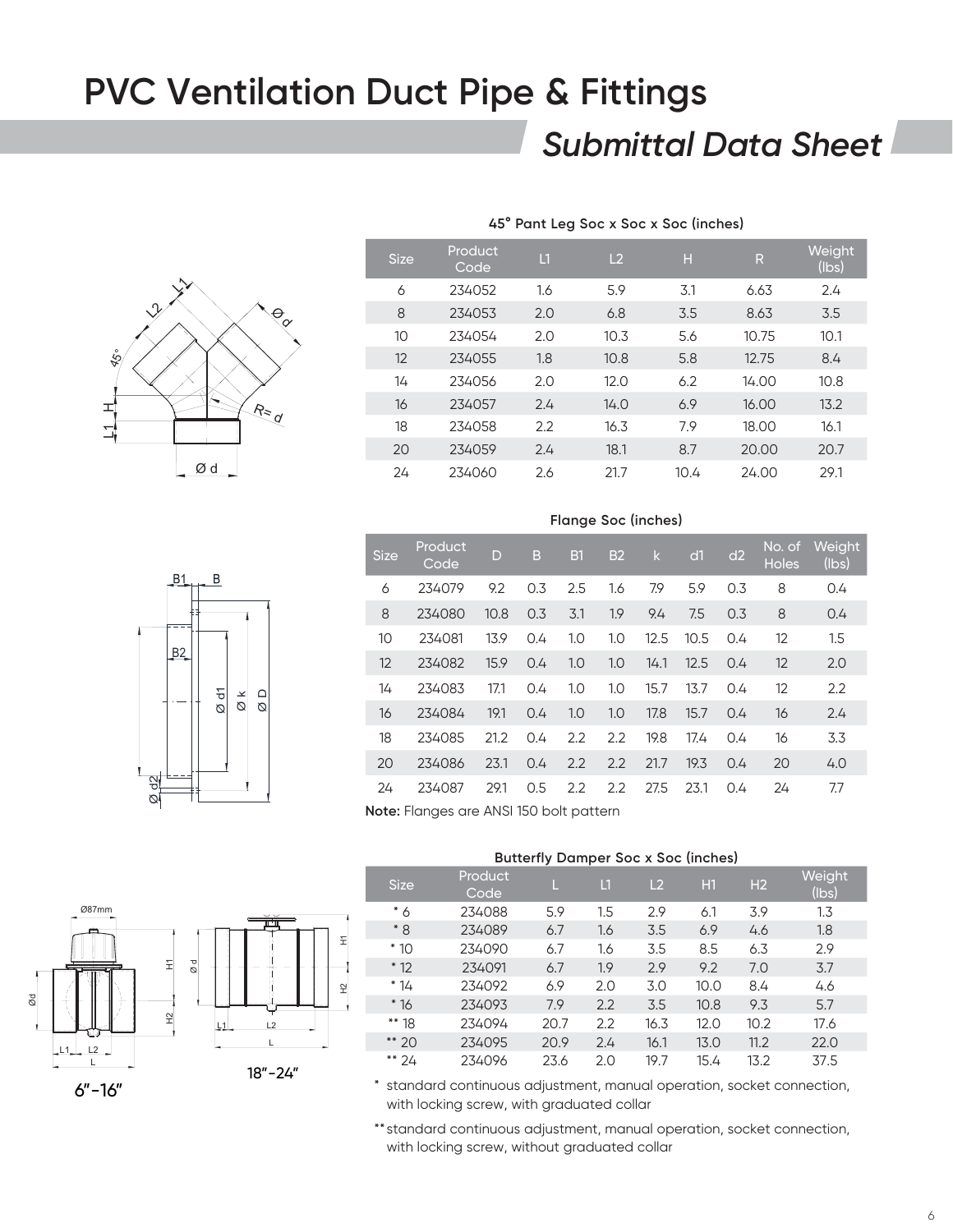### *Submittal Data Sheet* **PVC Ventilation Duct Pipe & Fittings**

### **Handling & Installation Procedures**

For detailed handling and installation procedures, refer to IPEX's **Volume I: Vinyl Process Piping Systems Technical Manual**.

#### **Handling & Storage**

PVC Ventilation Duct is a strong, lightweight piping material and, as such, is easily handled. However, because of its light weight there is a tendency for this product to be mishandled on the jobsite.



Use a forklift to unload PVC Ventilation Duct crates directly from the delivery vehicle. Avoid using wire ropes, chains or slings. Failure to properly handle crates may cause injury.

As is common for most rigid piping materials, impact strength for PVC Ventilation Duct is reduced in colder weather. Thus, when unloading these components in cold weather, take extra care to minimize impact damage. Since the soundness of any joint depends on the condition of the pipe end, exercise care during storage and handling to avoid damaging these ends.

While in transit, make sure pipe and fittings are well secured, so there is no potential for a load to shift.

When storing PVC Ventilation Duct pipe, bear the following points in mind:

- Treat these products as you would other ventilation piping products: take care during handling and storage to prevent damaging the pipe.
- Store PVC Ventilation Duct pipe on a level surface. If placed on the ground, make sure the pipe is supported by timbers spaced no more than 3 feet apart.
- When storing pipe on a flat smooth surface place smaller diameter pipe on top of larger pipe.
- Make sure the pipe is not stored close to sources of heat such as boilers, steam lines, engine exhaust outlets, etc.

#### **Prolonged Outdoor Storage and Protection**

Prolonged exposure of PVC Ventilation Duct pipe to direct rays of the sun will not damage the pipe. However, some mild discoloration may take place in the form of a milky film on exposed surfaces. This change in color indicates a harmless chemical transformation at the surface of the pipe. A slight reduction in impact strength may occur at the discolored surfaces, but is not enough to cause problems in field installation or operation.

Discoloration of the pipe can be avoided by shading it from the direct rays of the sun. This can be accomplished by covering the stockpile or the crated pipe with an opaque material such as canvas. If the pipe is covered, always allow for circulation of air through the pipe to avoid heat buildup in hot summer weather. (Refer to the section entitled 'Painting' below for more information.)

#### **Painting**

PVC Ventilation Duct pipe and fittings can be easily protected from ultraviolet oxidation by painting with a heavily pigmented, exterior water-based latex paint. White or a similar light color is preferred to minimize heat absorption on the pipe surface. Apply latex paint thickly as an opaque coating on well cleaned and lightly sanded pipe and fittings.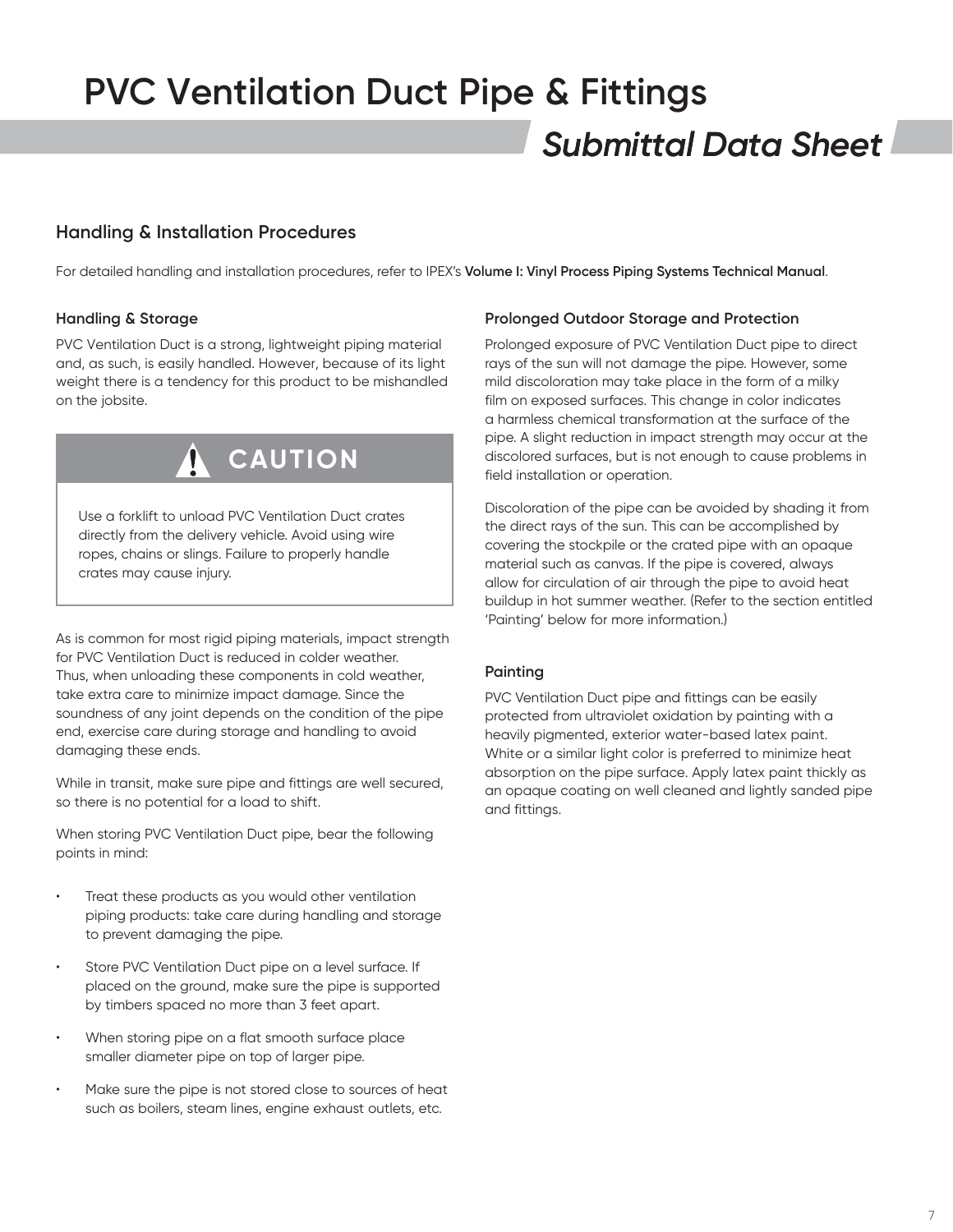### *Submittal Data Sheet*

### **Solvent Welding**

To make consistently tight joints, the following points of solvent cementing should be clearly understood:

- 1. The joining surfaces must be softened and made semi-fluid.
- 2. Sufficient cement must be applied to fill the gap between pipe and fittings.
- 3. Assembly of pipe and fittings must be made while the surfaces are still wet and fluid.
- 4. Joint strength will develop as the cement cures. In the tight part of the joint, surfaces tend to fuse together; in the loose part, the cement bonds to both surfaces.

### **WARNING**

During the curing of the solvent cement joints, vapors may accumulate inside the pipeline, especially should one end of the line be capped. Nearby sparks from welders or torches may inadvertently ignite these vapors and create a hazardous incident. Attention should be given to removing all vapors using air-blowers or water flushing prior to capping one end of an empty pipeline.

As pipe diameter increases so does the difficulty in installing it. For Ventilation Duct pipe, the following recommendations apply.

- Select the proper size of applicator. The use of proper size applicators is even more important for large pipe to ensure that enough cement is applied to fill the larger gap that exists between the pipe and fittings.
- Ensure the proper selection of cement and primer (refer to Xirtec cement product catalog or your supplier of cements and primers).
- The size of the joining crew should be increased

 $6" - 8"$  Pipe:  $2 - 3$  people per joint  $10" - 24"$  Pipe:  $3 - 4$  people per joint

- The end of the pipe must be chamfered.
- The primer and cement should be applied simultaneously to the pipe and fittings.
- Make sure to apply a second full layer of cement to the pipe.
- Because of the short sockets in many Ventilation Duct fittings, it is very important to have pipe bottomed into the fitting. It is for this reason that above 6" diameter we recommend the use of a "come-a-long".
- Prefabricate as many joints as possible.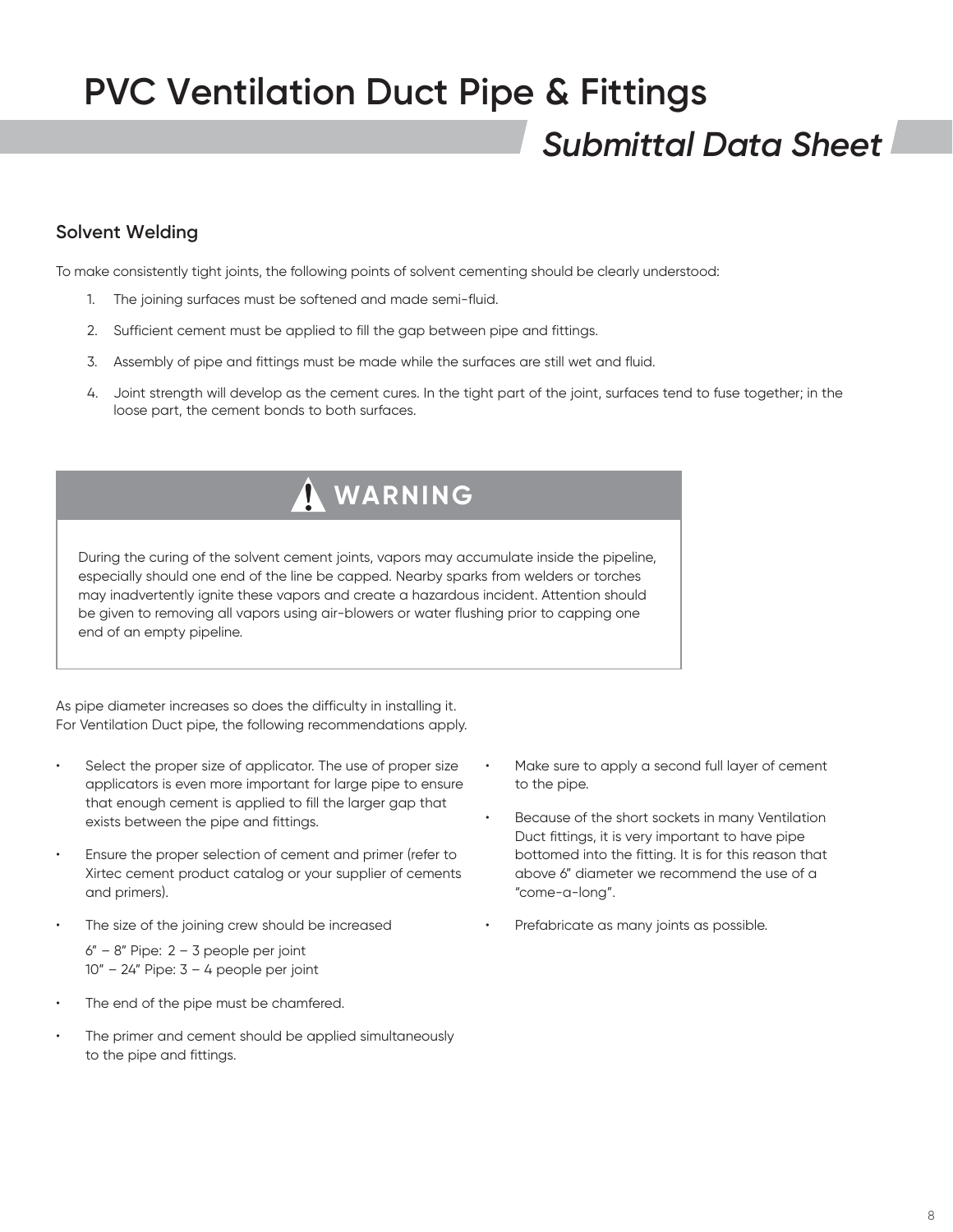### *Submittal Data Sheet*

#### **Installation Procedures**

#### **Step 1 Preparation**

Assemble proper materials for the job. This includes the appropriate cement, primer and applicator for the size of piping system to be assembled.



**Step 2 Cut Pipe**

Pipe must be cut as square as possible. (A diagonal cut reduces bonding area in the most effective part of the joint.) Use a handsaw and miter box or a mechanical saw.

Plastic tubing cutters may also be used for cutting plastic pipe; however, some produce a raised bead at the end of the pipe. This bead must be removed with a file or reamer, as it will wipe the cement away when pipe is inserted into the fitting.

**Step 3 Deburr Pipe Ends**

causing the joint to leak.

Use a knife, plastic pipe deburring tool, or file to remove burrs from the end of small diameter pipe. Be sure to remove all burrs from around the inside as well as the outside of the pipe. A slight chamfer (bevel) of about 15° should be added to the end to permit easier insertion of the pipe into the fitting. Failure to chamfer the edge of the

pipe may remove cement from the fitting socket,







10-15˚





**EBURR PIPE ENDS**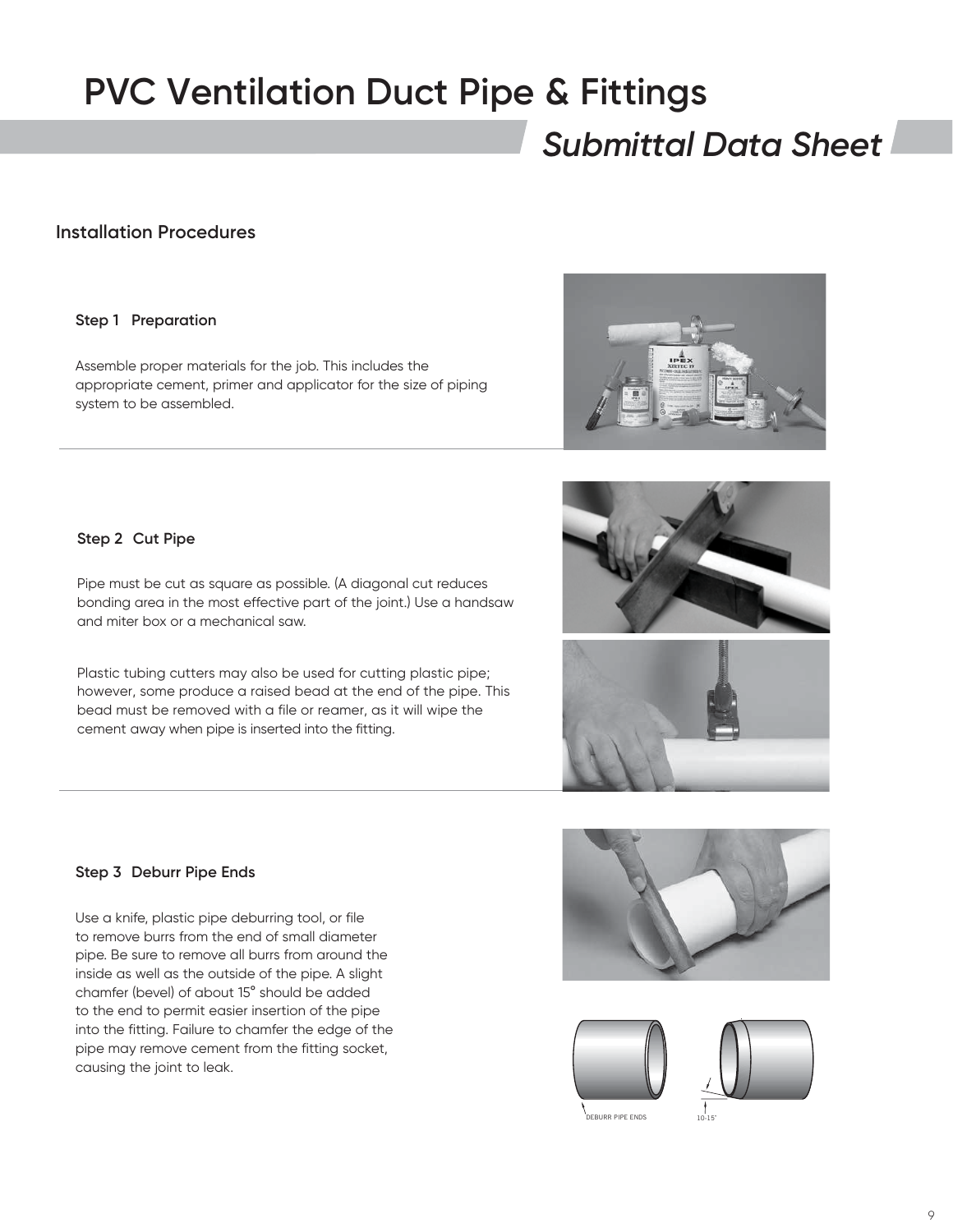### *Submittal Data Sheet*

#### **Step 4 Clean Pipe Ends**

Remove all dirt, grease and moisture. A thorough wipe with a clean dry rag is usually sufficient. (Moisture will retard cure, dirt or grease can prevent adhesion).

#### **Step 5 Check Fit**

Check pipe and fittings for dry fit before cementing together. For proper interference fit, the pipe must go easily into the fitting one quarter to three quarters of the way. Too tight a fit is not desirable; you must be able to fully bottom the pipe in the socket during assembly. If the pipe and fittings are not out of round, a satisfactory joint can be made if there is a "net" fit, that is, the pipe bottoms in the fitting socket with no interference, without slop.

All pipe and fittings must conform to ASTM and other recognized standards.

#### **Step 6 Select Applicator**

Ensure that the right applicator is being used for the size of pipe or fittings being joined. The applicator size should be equal to half the pipe diameter. It is important that a proper size applicator be used to help ensure that sufficient layers of cement and primer are applied.

#### **Step 7 Priming**

The purpose of a primer is to penetrate and soften pipe surfaces so that they can fuse together. The proper use of a primer provides assurance that the surfaces are prepared for fusion.

Check the penetration or softening on a piece of scrap before you start the installation or if the weather changes during the day. Using a knife or other sharp object, drag the edge over the coated surface. Proper penetration has been made if you can scratch or scrape a few thousandths of an inch of the primed surfaces away.

Weather conditions can affect priming and cementing action, so be aware of the following:

- repeated applications to either or both surfaces may be necessary
- in cold weather, more time may be required for proper penetration
- in hot weather, penetration time may be shortened due to rapid evaporation







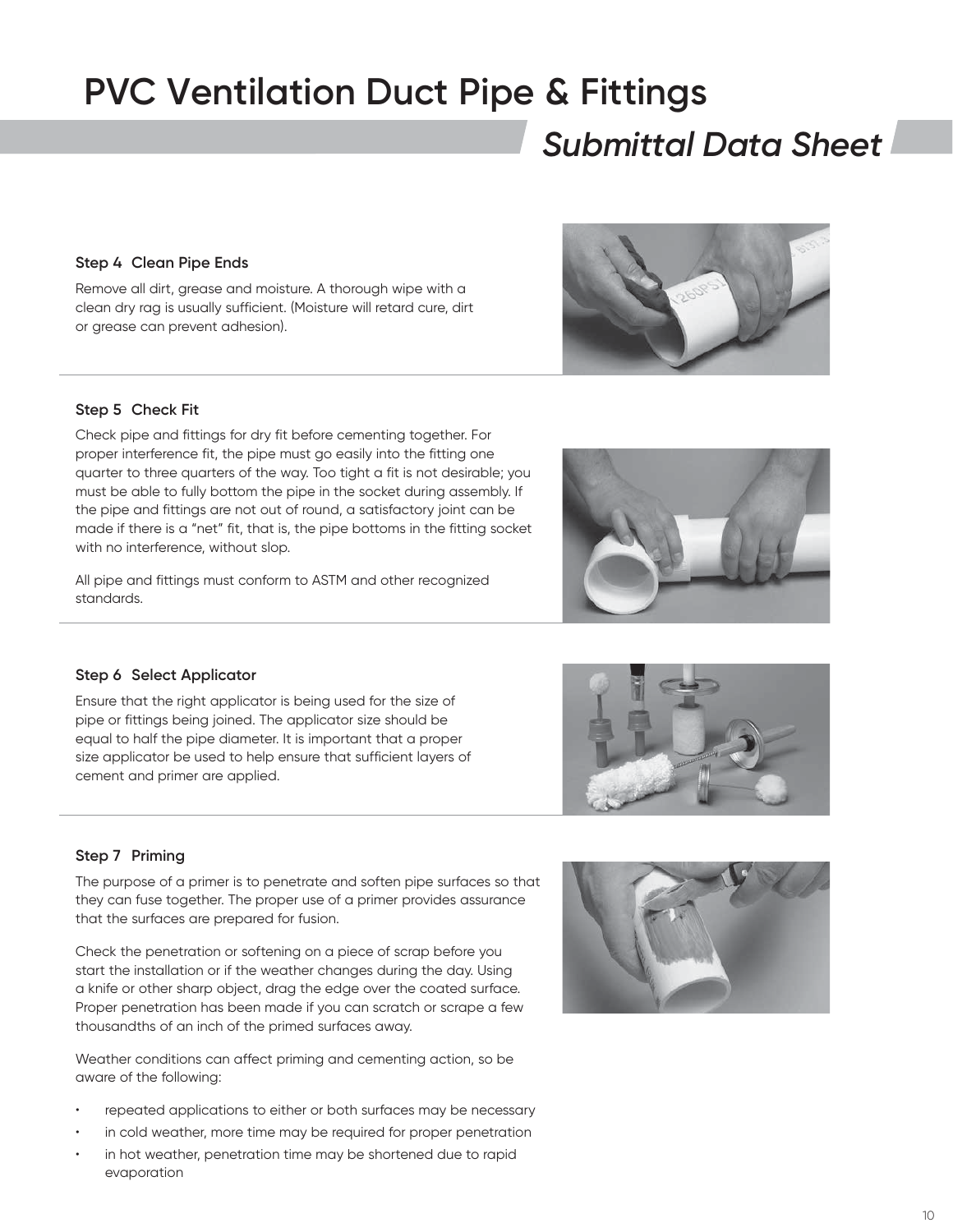### *Submittal Data Sheet*

#### **Step 8 Primer Application**

Using the correct applicator, aggressively work the primer into the fitting socket, keeping the surface and applicator wet until the surface has been softened. More applications may be needed for hard surfaces and cold weather conditions. Re-dip the applicator in primer as required. When the surface is primed, remove any puddles of primer from the socket.

#### **Step 9 Primer Application**

Next, aggressively work the primer on to the end of the pipe to a point 1/2" beyond the depth of the fitting socket.

**Immediately and while the surfaces are still wet, apply the appropriate cement. IPEX recommends the use of an extra heavy-bodied PVC cement when solvent welding PVC Ventilation Duct.**

#### **Step 10 Cement Application**

Stir the cement or shake can before using. Using the correct size applicator, aggressively work a full even layer of cement on to the pipe end equal to the depth of the fitting socket. Do not brush it out to a thin paint type layer, as this will dry within a few seconds.

#### **Step 11 Cement Application**

Aggressively work a medium layer of cement into the fitting socket.

**Avoid puddling the cement in the socket.**



Apply a second full, even layer of cement on the pipe.









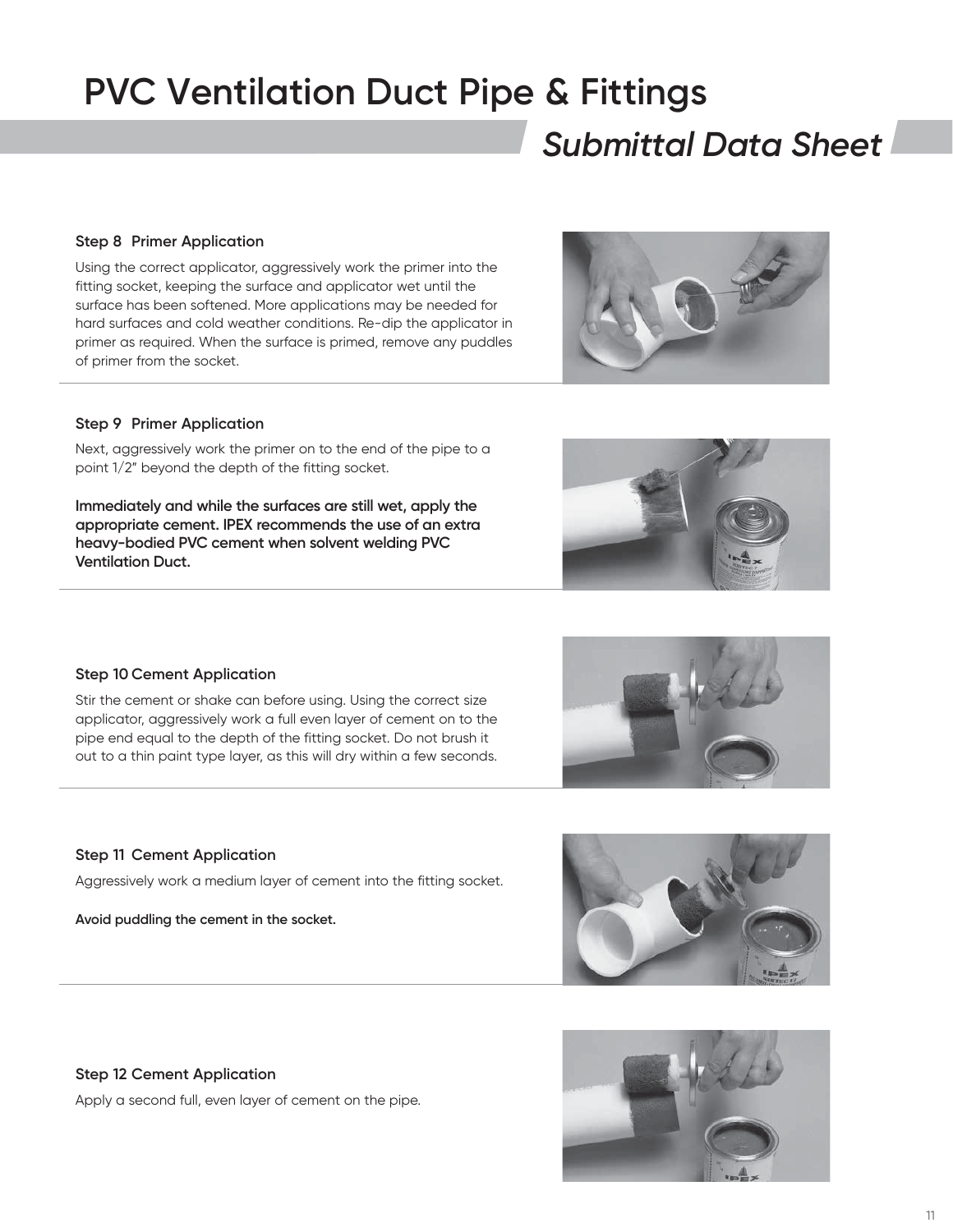### *Submittal Data Sheet*

#### **Step 13 Assembly**

Without delay, while the cement is still wet, assemble the pipe and fittings. Use sufficient force to ensure that the pipe bottoms in the fitting socket. If possible, twist the pipe a quarter turn as you insert it.

#### **Step 14 Assembly**

Hold the pipe and fitting together for approximately 30 seconds to avoid push out.

After assembly, a joint should have a ring or bead of cement completely around the juncture of the pipe and fitting. If voids in this ring are present, sufficient cement was not applied and the joint may be defective.

#### **Step 15 Joint Cleaning**

Using a rag, remove the excess cement from the pipe and fitting, including the ring or bead, as it will needlessly soften the pipe and fitting and does not add to joint strength. Avoid disturbing or moving the joint.

#### **Step 16 Joint Setting & Curing**

Handle newly assembled joints carefully until initial set has taken place. Allow curing to take place before pressurizing the system. (**Note:** in humid weather allow for 50% more curing time.)

For cement cure times, refer to the table on page 14.







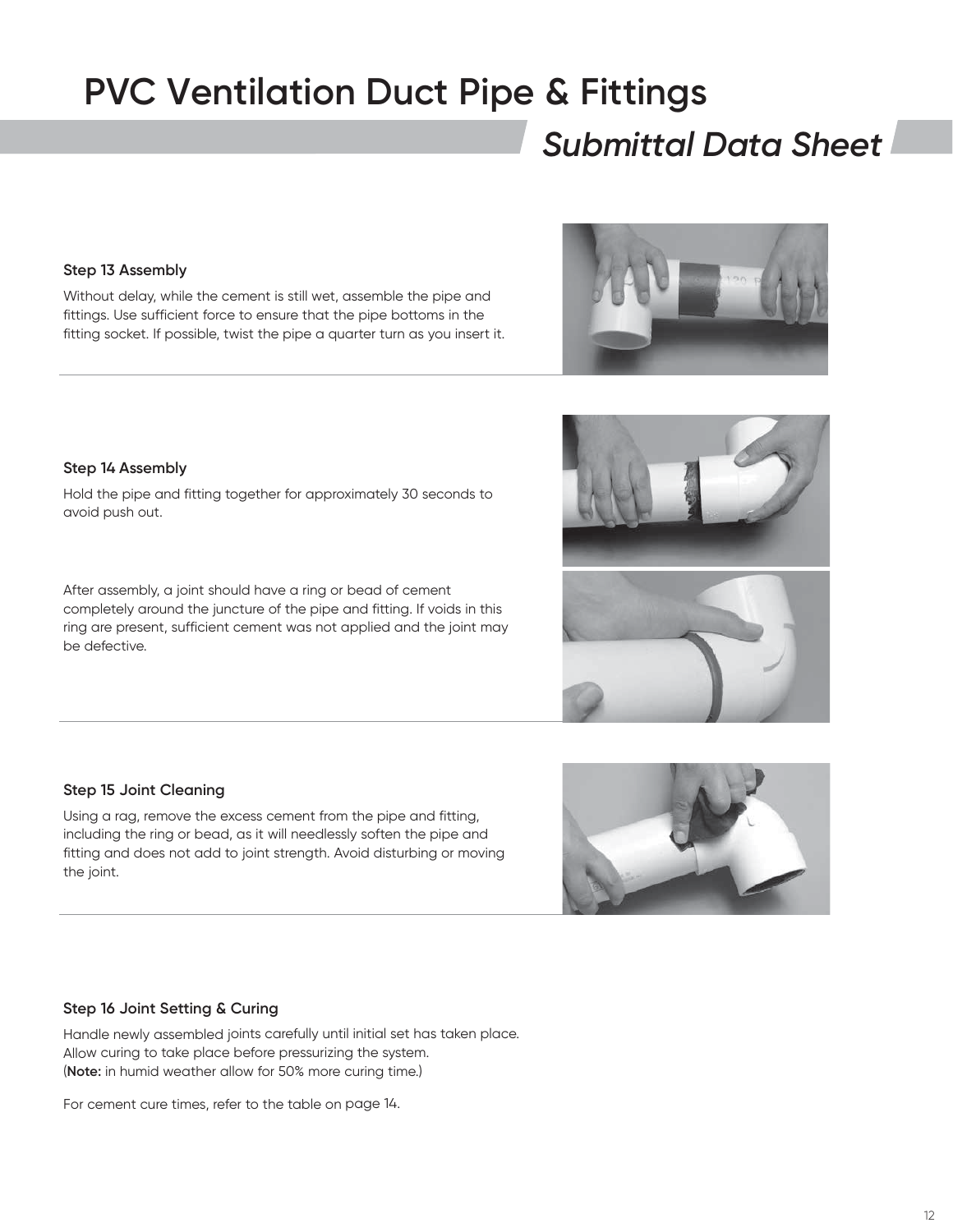### *Submittal Data Sheet* **PVC Ventilation Duct Pipe & Fittings**

#### **Cold Weather Solvent Welding**

Although normal installation temperatures are between 40°F (4°C) and 110°F (43°C), high strength joints have been made at temperatures as low as –15°F (–26°C).

In cold weather, solvents penetrate and soften the plastic pipe and fitting surfaces more slowly than in warm weather. In this situation, the plastic is more resistant to solvent attack and it becomes even more important to pre-soften surfaces with an aggressive primer. Be aware that because of slower evaporation, a longer cure time is necessary.

Tips for solvent cementing in cold weather

- Prefabricate as much of the system as is possible in a heated work area.
- Store cements and primers in a warmer area when not in use and make sure they remain fluid.
- Take special care to remove moisture including ice and snow from the surfaces to be joined.
- Ensure that the temperature of the materials to be joined (re: pipe and fittings) is similar.
- Use an IPEX Primer to soften the joining surfaces before applying cement. More than one application may be necessary.
- Allow a longer cure period before the system is used. **Note:** A heat blanket may be used to speed up the set and cure times.

#### **Hot Weather Solvent Welding**

There are many occasions when solvent cementing plastic pipe at 95°F (35°C) temperatures and above cannot be avoided. If special precautions are taken, problems can be avoided.

Solvent cements for plastic pipe contain high-strength solvents which evaporate faster at elevated temperatures. This is especially true when there is a hot wind blowing. If the pipe is stored in direct sunlight, the pipe surface temperatures may be 20°F to 30°F (10°C to 15°C) higher than the ambient temperature. In this situation, the plastic is less resistant to attack and the solvents will attack faster and deeper, especially inside a joint. It is therefore very important to avoid puddling the cement inside the fitting socket and to ensure that any excess cement outside the joint is wiped off.

Tips for solvent cementing in hot weather:

- Store solvent cements and primers in a cool or shaded area prior to use.
- If possible, store fittings and pipe or at least the ends to be solvent welded, in a shady area before cementing.
- Try to do the solvent cementing in cooler morning hours.
- Cool surfaces to be joined by wiping with a damp rag.
- Make sure that the surface is dry prior to applying solvent cement.
- Make sure that both surfaces to be joined are still wet with cement when putting them together. With large size pipe, more people on the crew may be necessary.
- Using a primer and a heavier, high-viscosity cement will provide a little more working time.

**Note:** During hot weather the expansion-contraction factor may increase. Refer to the expansion-contraction design criteria in this submittal.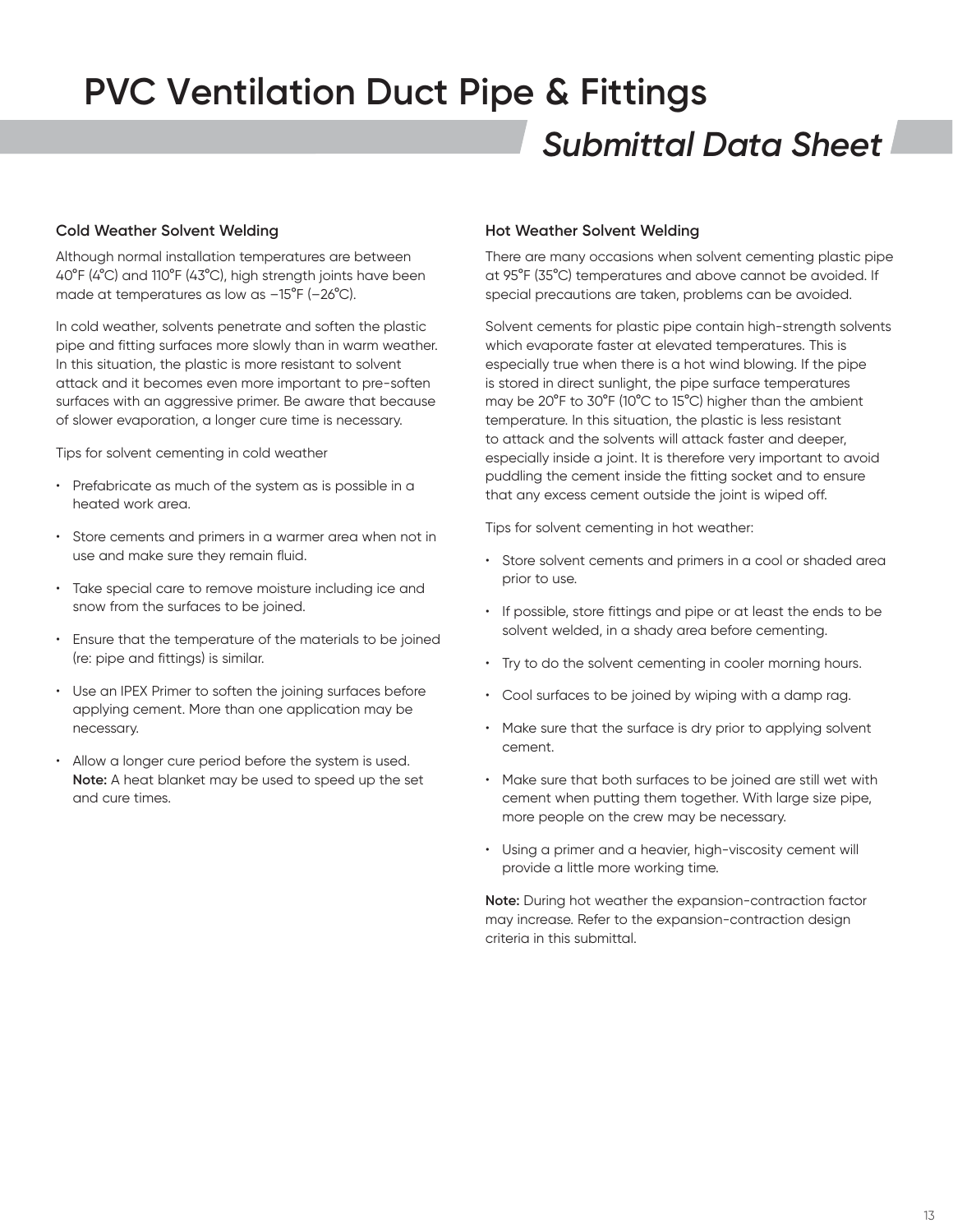### *Submittal Data Sheet*

#### **Average Joint Cure Schedule for IPEX Recommended PVC Solvent Cements**

| Temperature Range                          | Cure Time Pipe Sizes |             |          |  |  |  |
|--------------------------------------------|----------------------|-------------|----------|--|--|--|
| (during assembly)                          | $6'' - 8''$          | $10" - 14"$ | $16" +$  |  |  |  |
| $60^{\circ}F - 100^{\circ}F$ (15°C – 38°C) | $1-1/2$ hours        | 48 hours    | 72 hours |  |  |  |
| $40^{\circ}F - 60^{\circ}F$ (5°C – 15°C)   | 4 hours              | 96 hours    | 6 hours  |  |  |  |
| $0^{\circ}F - 40^{\circ}F$ (-18°C – 5°C)   | 72 hours             | 8 hours     | 14 hours |  |  |  |

\* The figures in the table are estimates based on laboratory tests for water applications (chemical applications may require different set times). In damp or humid weather allow 50% more cure time (relative humidity over 60%).

**Note 1:** Due to the many variables in the field, these figures should be used as a general guideline only. **Note 2:** Joint cure schedule is the necessary time needed before leak testing the system.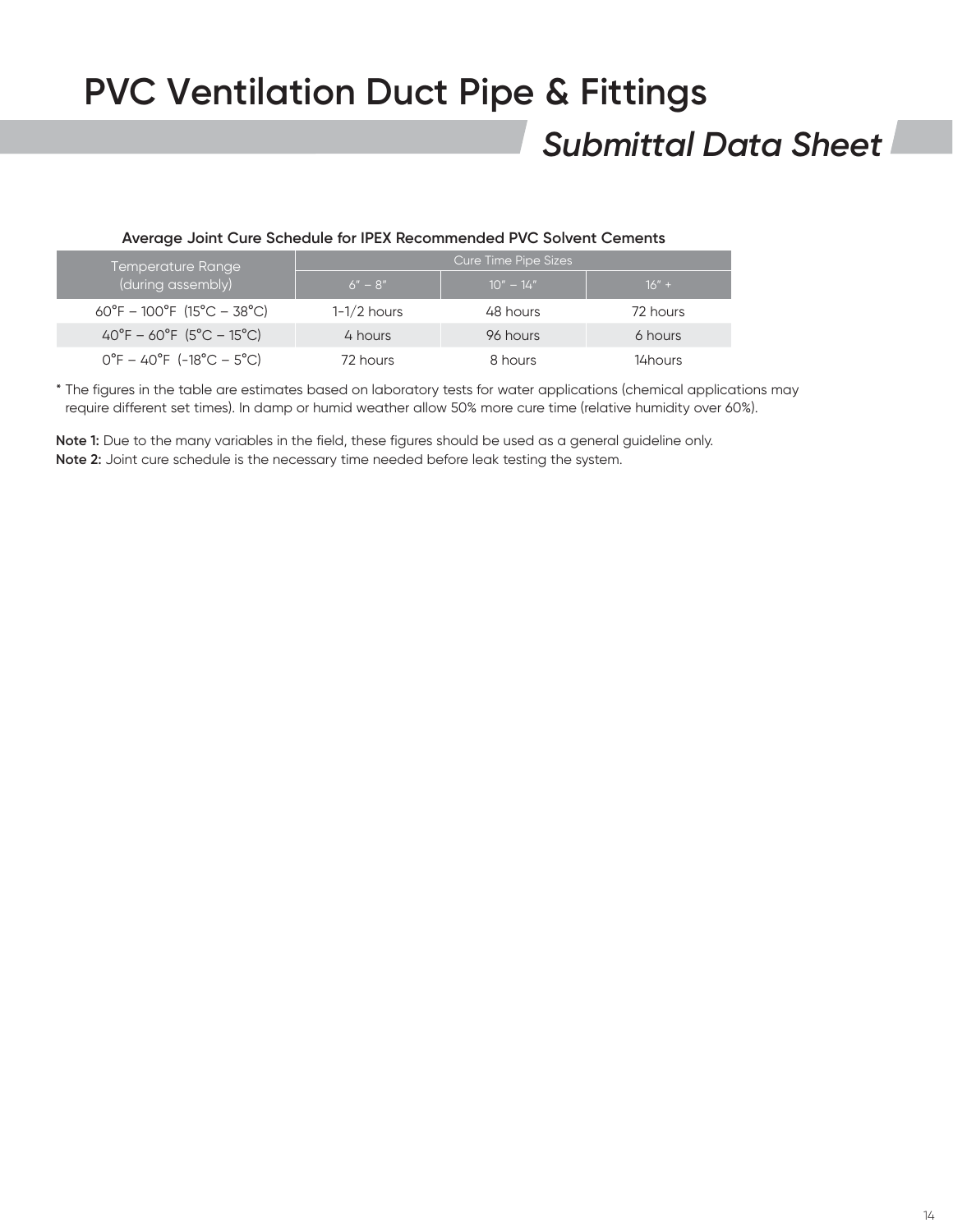### *Submittal Data Sheet*

### **Support Spacing**

Adequate support for any piping system is a matter of great importance. In practice, support spacing is a function of pipe size, operating temperatures, the location of heavy fittings or components and the mechanical properties of the pipe material.

To ensure satisfactory operation of a thermoplastic piping system, the location and type of hangers should be carefully considered.

- 1. Concentrated loads (i.e. fans, hoods, scrubbers, dampers, flanges, etc.) should be supported directly to eliminate high stress concentrations on the pipe.
- 2. The vapors being conveyed in a ventilation duct system can cause chemical reactions and create solids. Therefore, it is important to consider the accumulation of solids when addressing system support, as they can cause additional stress loads on the system.
- 3. In systems where fluctuations in temperature occur, supports should allow for axial pipe movement due to thermal expansion and contraction of the piping system.
- 4. Hangers should provide as much bearing surface as possible. Sharp supports or sharp edges on supports should not be used since they may cause mechanical damage if the pipe moves.

The following table gives recommended maximum horizontal support spacing for air-filled PVC Ventilation Duct pipe at various temperatures.

|                                | <b>Temperature</b>               |                                   |                                   |                                    |                                    |                                   |                                    |                                    |
|--------------------------------|----------------------------------|-----------------------------------|-----------------------------------|------------------------------------|------------------------------------|-----------------------------------|------------------------------------|------------------------------------|
| <b>Duct</b><br>Pipe Size (in.) | $73^{\circ}F$<br>$(23^{\circ}C)$ | $80^{\circ}$ F<br>$(27^{\circ}C)$ | $90^{\circ}$ F<br>$(32^{\circ}C)$ | $100^{\circ}$ F<br>$(38^{\circ}C)$ | $110^{\circ}$ F<br>$(43^{\circ}C)$ | $120^{\circ}F$<br>$(49^{\circ}C)$ | $130^{\circ}$ F<br>$(54^{\circ}C)$ | $140^{\circ}$ F<br>$(60^{\circ}C)$ |
| 6                              | 10                               | 10                                | 9.5                               | 9                                  | 8.5                                | 8                                 | 7.5                                | 6.5                                |
| 8                              | 10                               | 10                                | 10                                | 10                                 | 9                                  | 9                                 | 8                                  | 7.5                                |
| 10                             | 10                               | 10                                | 10                                | 10                                 | 10                                 | 10                                | 9                                  | 8.5                                |
| 12                             | 12                               | 12                                | 12                                | 12                                 | 10                                 | 10                                | 10                                 | 9.5                                |
| 14                             | 12                               | 12                                | 12                                | 12                                 | 11.5                               | 11.5                              | 11                                 | 10                                 |
| 16                             | 12                               | 12                                | 12                                | 12                                 | 12                                 | 12                                | 11                                 | 10                                 |
| 18                             | 12                               | 12                                | 12                                | 12                                 | 12                                 | 12                                | 11.5                               | 11                                 |
| 20                             | 12                               | 12                                | 12                                | 12                                 | 12                                 | 12                                | 12                                 | 11.5                               |
| 24                             | 12                               | 12                                | 12                                | 12                                 | 12                                 | 12                                | 12                                 | 12                                 |

#### **Recommended Maximum Horizontal Support Spacing in feet for PVC Ventilation Duct Pipe**

**Note 1:** These maximum recommendations should always be referenced against local plumbing and mechanical codes as well as the local authority having jurisdiction.

**Note 2:** Pipe supports should be installed so that the horizontal piping is in uniform alignment.

For detailed support spacing considerations, refer to IPEX's **Volume I: Vinyl Process Piping Systems Technical Manual**.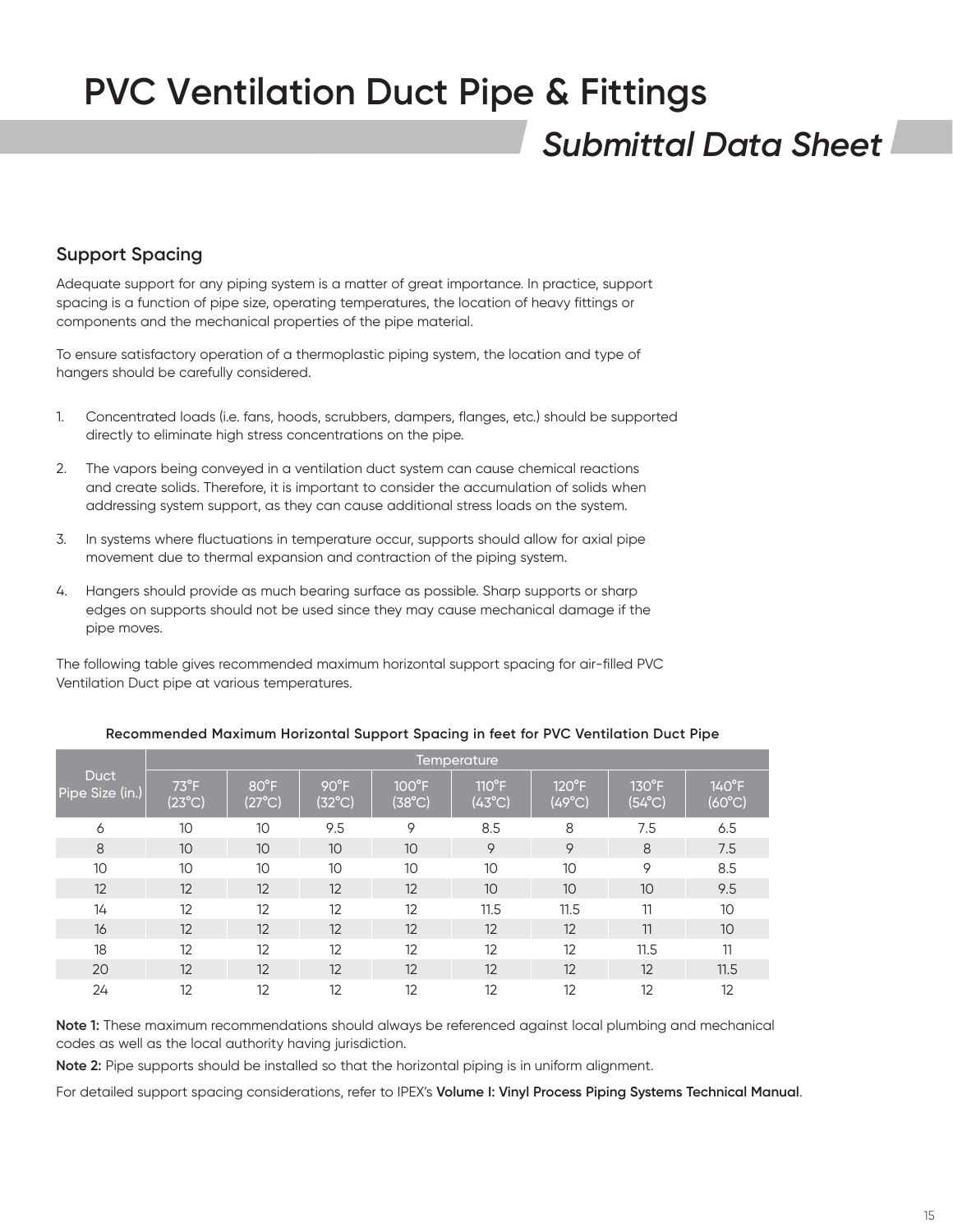### *Submittal Data Sheet* **PVC Ventilation Duct Pipe & Fittings**

### **Thermal Expansion and Contraction**

All piping products expand and contract with changes in temperature. Linear expansion and contraction of any pipe on the longitudinal axis relates to the coefficient of thermal expansion (e) for the specific material used in the manufacturing of the product. Variation in pipe length due to thermal expansion or contraction depends on the linear expansion factor (Y) and the variation in temperature irrespective of wall thickness.

#### **Coefficients of Thermal Expansion**

| Piping          |                      | e<br>Thermal Exp.<br>Coefficient                    | Linear Exp. Factor      |                                 |  |
|-----------------|----------------------|-----------------------------------------------------|-------------------------|---------------------------------|--|
| <b>Material</b> |                      | $\frac{\pi}{10}$ in/in/°F $\frac{\pi}{10}$ cm/cm/°C | in/10°F/100'<br>of pipe | $mm/5^{\circ}$ C/10m<br>of pipe |  |
| PVC.            | $3.0 \times 10^{-5}$ | $5.4 \times 10^{-5}$                                | 0.360                   | 2.70                            |  |

The length change due to thermal expansion or contraction depends on the system temperature differential, as well as the length of the Ventilation Duct pipe run between changes in direction. Expansion can be calculated using the following formula:

$$
\Delta L = \frac{Y (T - F)}{10} \times \frac{L}{100}
$$

where:

DL = change in length (in.)

- Y = linear expansion factor (inches of expansion per 10°F temperature change per 100 ft. of pipe)
- $T =$  maximum temperature ( $^{\circ}F$ )
- $F =$  minimum temperature ( $^{\circ}F$ )
- L = length of Ventilation Duct pipe run (ft)

For detailed thermal expansion and contraction design considerations and compensation methods, refer to IPEX's **Volume I: Vinyl Process Piping Systems Technical Manual**.

### **Testing**

After a system is installed and all solvent weld joints cured, a leak test should be performed prior to the Ventilation Duct piping system being commissioned. Testing shall be conducted in accordance to the requirements of local plumbing and mechanical codes as well as the local authority having jurisdiction.

During testing, the assembled sections should be visually inspected for joint leaks that may have occurred in the system. If a leak is discovered at a solvent weld joint, the joint must be removed and replaced or alternatively may be back-welded in place by a worker certified or experienced in thermoplastic welding.

Proper safety precautions and protective equipment should be employed during all testing procedures.

### **WARNING**

- NEVER use compressed air or gas in PVC/CPVC/PP/PVDF pipe and fittings.
- NEVER test PVC/CPVC/PP/ PVDF pipe and fittings with compressed air or gas, or air-over-water boosters.



• ONLY use PVC/CPVC/PP/PVDF pipe for water and approved chemicals.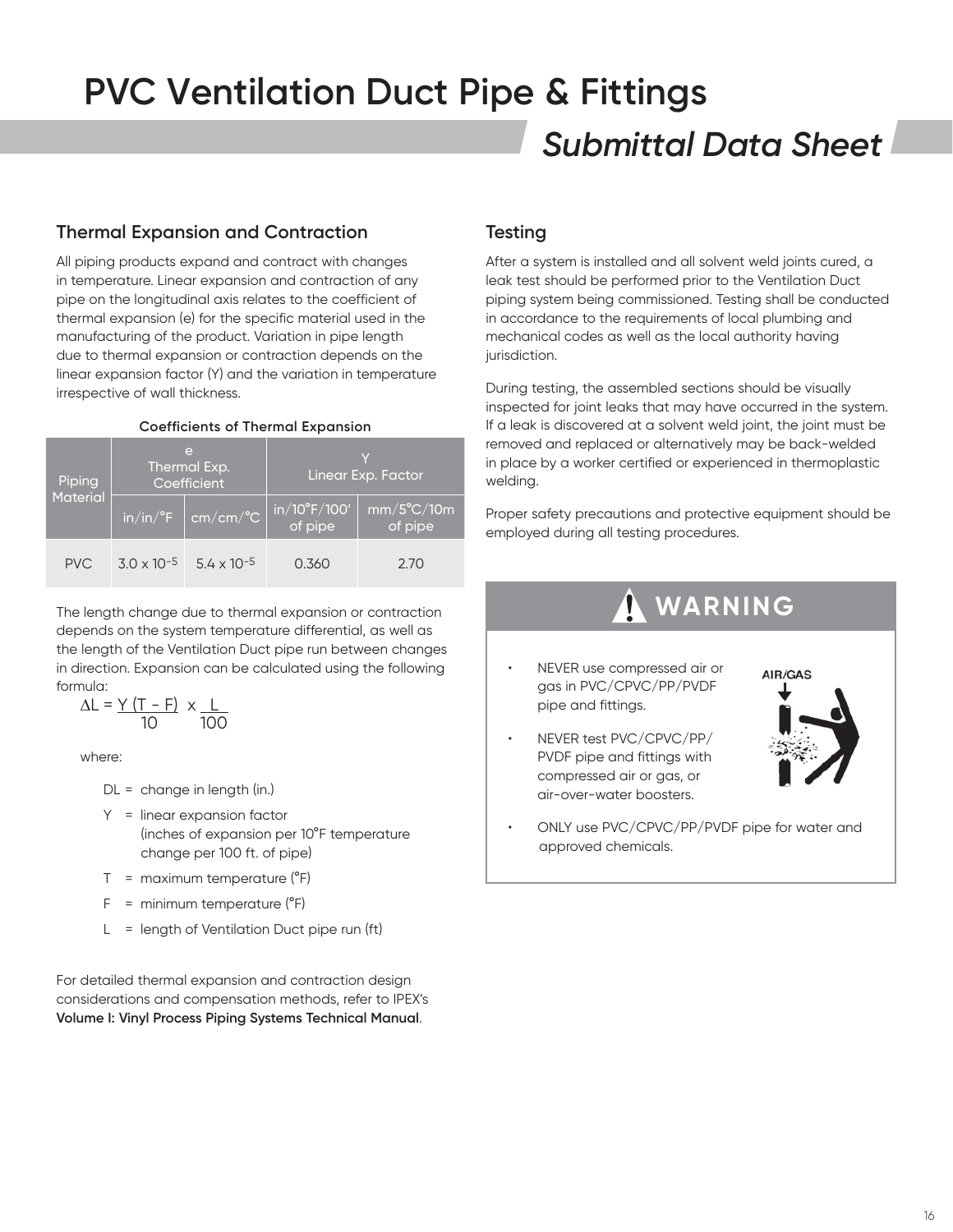### *Submittal Data Sheet*

### **Specifications**

#### **PVC Ventilation Duct Pipe and Fittings**

#### **Scope**

This specification sheet covers the manufacturers' requirements for PVC Ventilation Duct pipe and fittings. This pipe meets or exceeds all applicable ASTM and ULC standards.

#### **PVC Materials**

Rigid PVC (polyvinyl chloride) used in the extrusion of Ventilation Duct pipe complies with the material requirements of ASTM D1784 (formerly Type 1, Grade 1) and has a cell classification of 12454.

Raw materials used in the extrusion shall contain the standard specified amounts of color pigment, stabilizers, and other additives. The pipe compound must also exhibit a flame spread rating of 10 when tested in accordance with CAN/ULC S102.2.

#### **Marking**

PVC Ventilation Duct pipe is marked as prescribed in the above applicable standard to indicate size of pipe, material designation, compliance to standard, and manufacturer's name or trademark.

#### **Sample Specification**

All extruded PVC Ventilation Duct pipe shall be manufactured from PVC compound conforming to ASTM D1784 (formerly Type 1, Grade 1) and have a cell classification of 12454. The compound used to extrude PVC Ventilation Duct Pipe shall conform to CAN/ULC S102.2 and exhibit a flame spread rating of 10.

All pipe and fittings shall be produced by one manufacturer as supplied by IPEX.